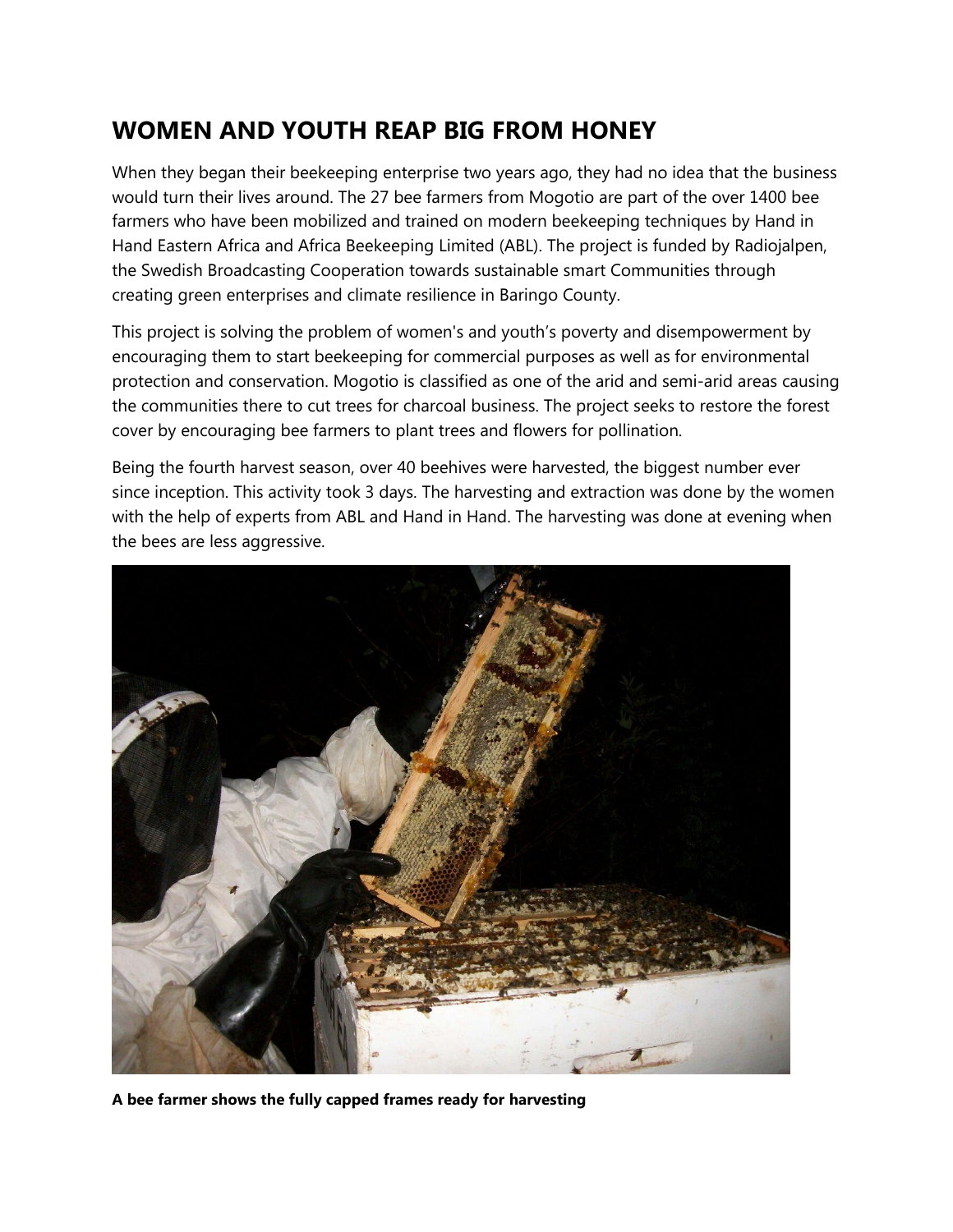

**Bees swarm as the harvesting goes on**

After harvesting, the supers were transported to the extraction center by the youth using motorcycles. Another business opportunity for the youth! The extraction center is set up and owned by one of the women groups.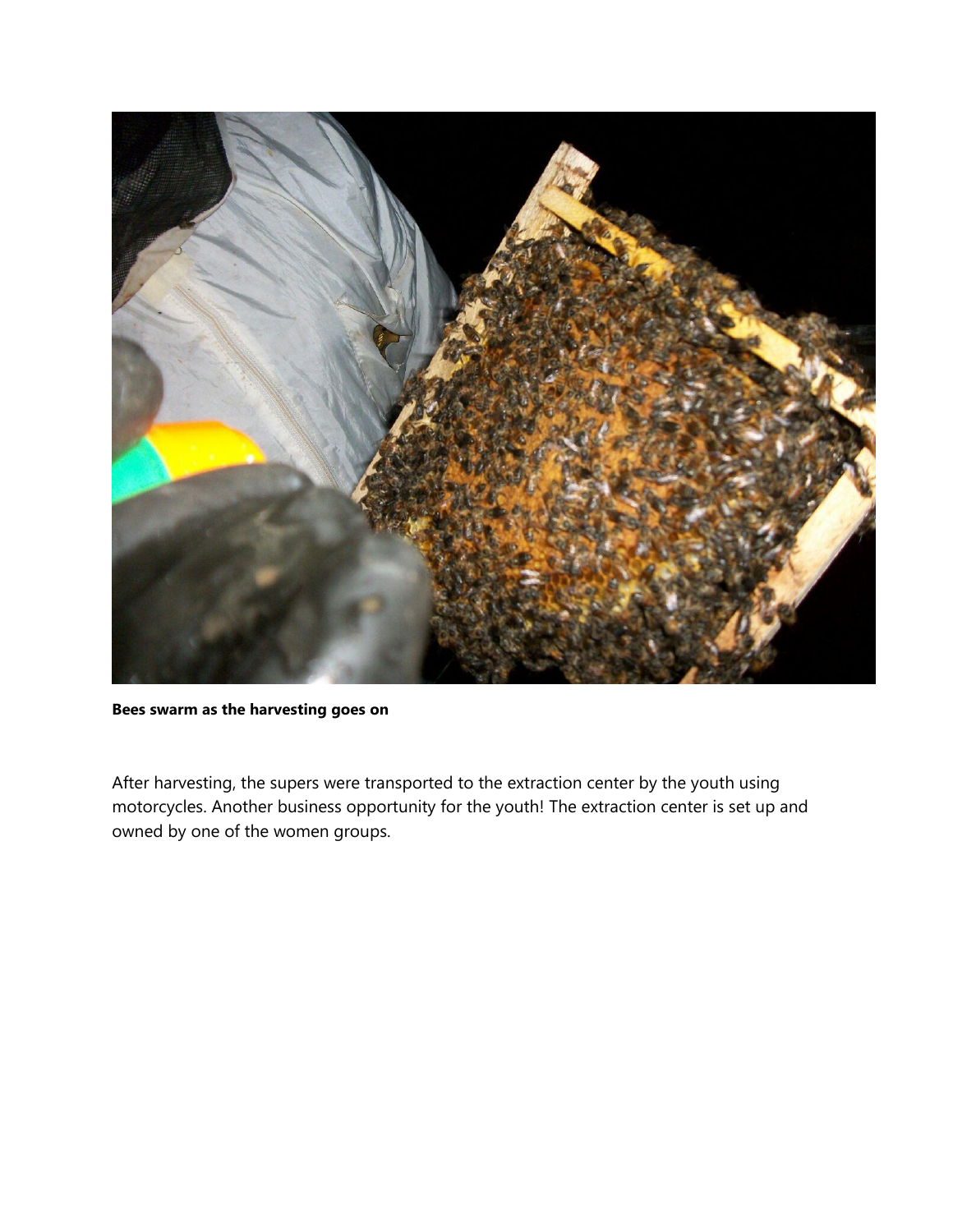

**Youth who are motorcycle owners ready to transport the super boxes to the extraction center**

Here was a business opportunity for the group to earn an income from charging other bee farmers who wanted their honey extracted. The group is the only one in the locality that has the extraction machines, which they b ought after the sale of honey in the second harvest season. No mean achievement for these rural women.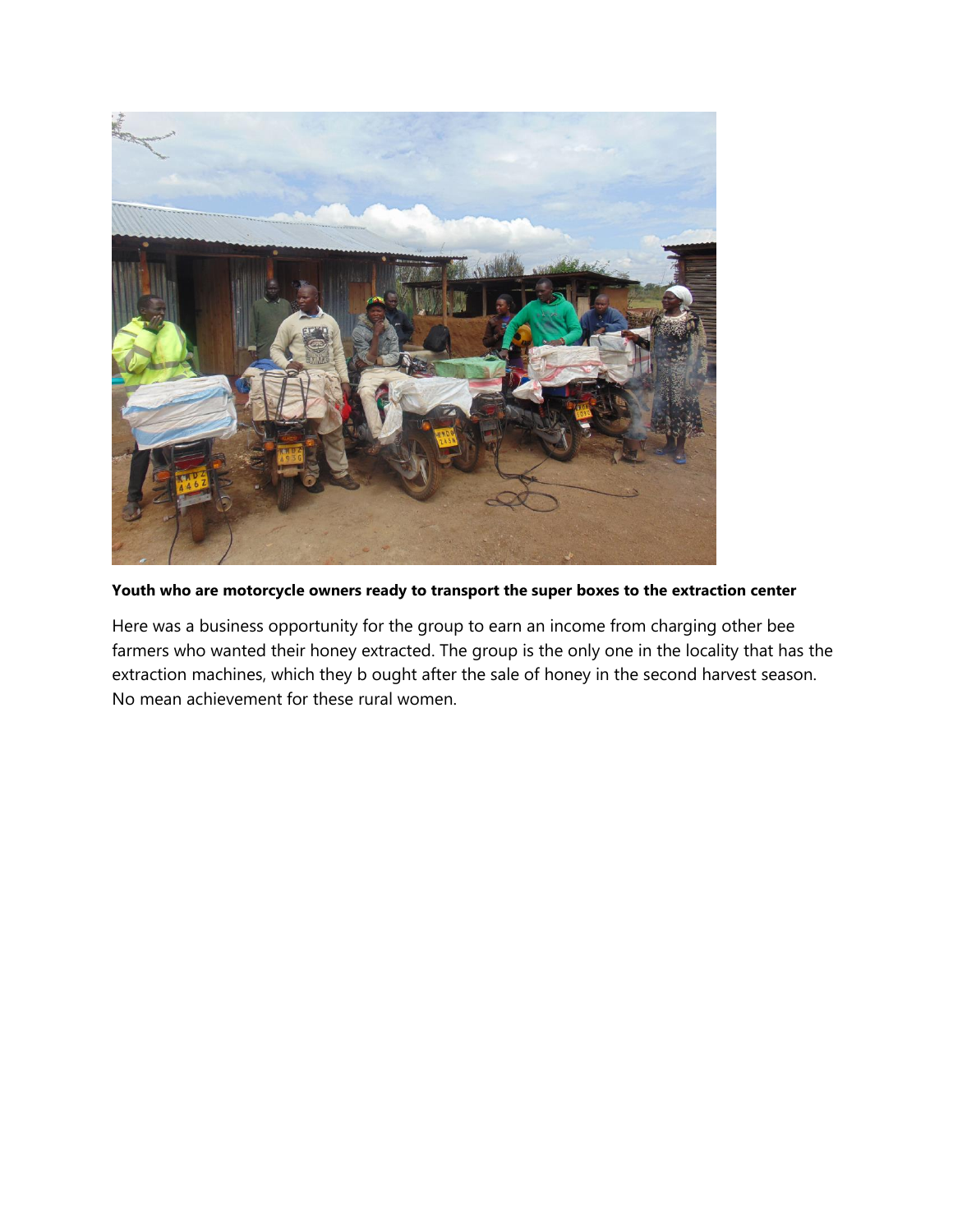

**Bee farmers uncapping the honey frames**

## **Market for honey**

230 kilograms of honey were realized from the activity and the bee farmers sold all of it to ABL at KES 400 per kilo. What this means is that the bee farmers will increase their household income and nutrition. They will be able to take their children to school, purchase an asset and provide healthy meals for their families.

Pascalina, one of the bee farmers says "**Beekeeping has changed our lives in a way we never thought of. We are now able to pay for our children schooling which can at times be unaffordable. I encourage other women to take up this enterprise to come out of poverty**"

To these women, beekeeping is not just any farming project but a business venture that provides livelihood for their families.

## **Importance of the honey cooperative**

Through the Baringo Honey Value Chain marketing cooperative, thousands of such women have been able to change their lives - they have found through the cooperative enterprise a route towards self- empowerment and development that works for them.

The cooperative has contributed to improved livelihoods for women and have served as an avenue in which these rural women have exercised their right to participation as well as equal